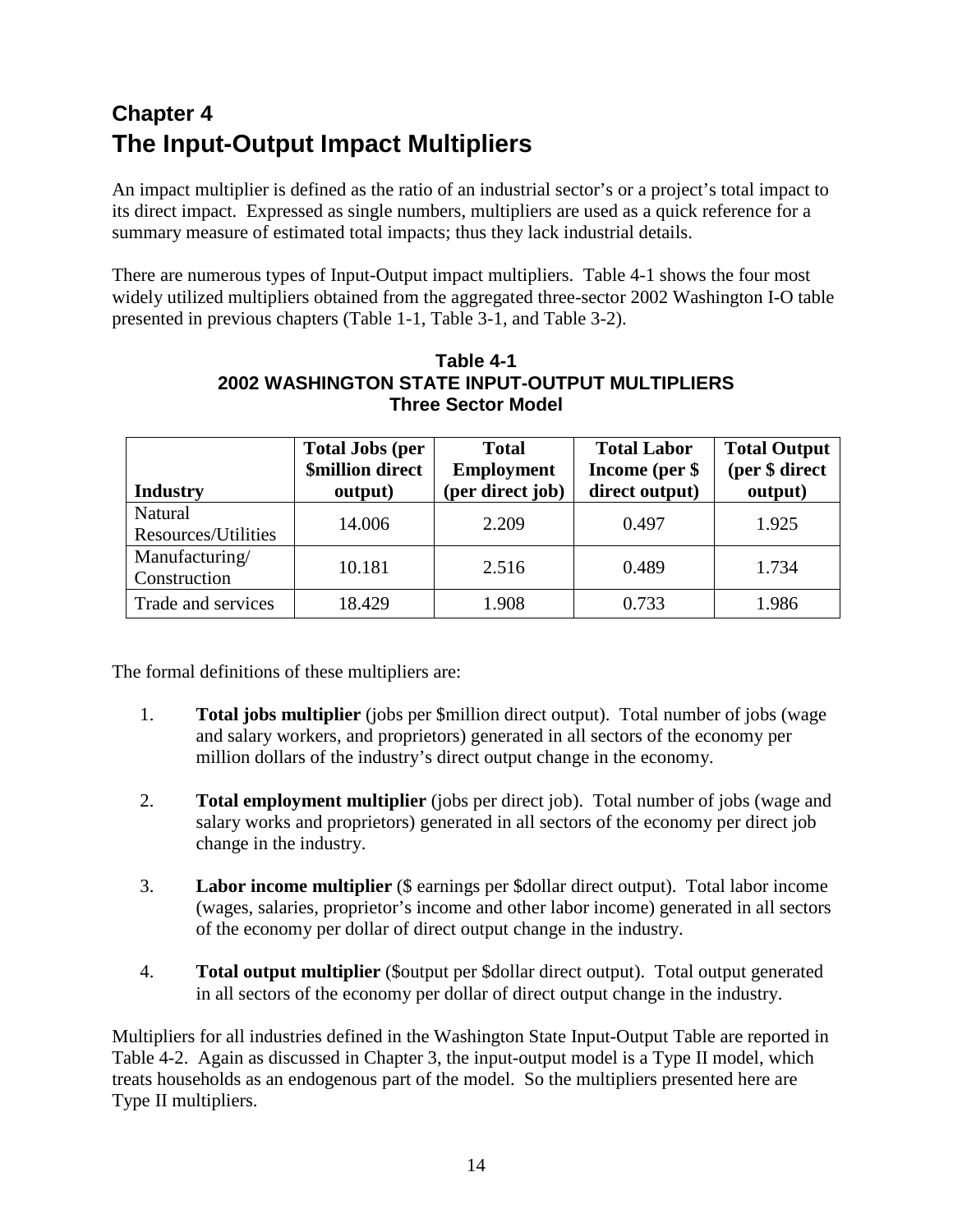## **Table 4-2 2002 WASHINGTON STATE INPUT-OUTPUT MULTIPLIERS**

|                                         | <b>Total Jobs</b><br>(per \$million<br>final demand) | Total<br>Employment<br>(per direct<br>job) | Total<br>Output (per<br>\$ final<br>demand) | <b>Total Labor</b><br>Income (per<br>\$ of final<br>demand) |
|-----------------------------------------|------------------------------------------------------|--------------------------------------------|---------------------------------------------|-------------------------------------------------------------|
| 1. Crop Production                      | 22.74                                                | 2.033                                      | 2.30                                        | 0.64                                                        |
| 2. Animal Production                    | 37.19                                                | 1.593                                      | 2.41                                        | 0.77                                                        |
| 3. Forestry and Logging                 | 17.30                                                | 1.845                                      | 1.82                                        | 0.37                                                        |
| 4. Fishing, Hunting, and Trapping       | 17.99                                                | 2.085                                      | 2.05                                        | 0.78                                                        |
| 5. Mining                               | 19.37                                                | 2.320                                      | 2.23                                        | 0.80                                                        |
| 6. Electric Utilities                   | 5.84                                                 | 4.221                                      | 1.73                                        | 0.30                                                        |
| 7. Gas Utilities                        | 5.57                                                 | 5.382                                      | 1.48                                        | 0.26                                                        |
| 8. Other Utilities                      | 11.05                                                | 2.193                                      | 1.64                                        | 0.47                                                        |
| 9. Construction                         | 15.95                                                | 2.344                                      | 1.97                                        | 0.64                                                        |
| 10. Food, Beverage and Tobacco          | 14.18                                                | 4.001                                      | 2.17                                        | 0.51                                                        |
| 11. Textiles and Apparel                | 17.53                                                | 1.782                                      | 1.82                                        | 0.60                                                        |
| 12. Wood Product Manufacturing          | 14.78                                                | 3.052                                      | 2.16                                        | 0.54                                                        |
| 13. Paper Manufacturing                 | 10.54                                                | 4.053                                      | 1.99                                        | 0.51                                                        |
| 14. Printing                            | 18.22                                                | 2.061                                      | 2.02                                        | 0.73                                                        |
| 15. Petroleum and Coal Products         | 3.23                                                 | 9.555                                      | 1.35                                        | 0.15                                                        |
| 16. Chemical Manufacturing              | 7.96                                                 | 6.408                                      | 1.78                                        | 0.50                                                        |
| 17. Nonmetallic Mineral Products        | 12.56                                                | 2.555                                      | 1.88                                        | 0.52                                                        |
| 18. Primary Metals                      | 12.34                                                | 2.782                                      | 1.90                                        | 0.57                                                        |
| 19. Fabricated Metals                   | 15.01                                                | 2.101                                      | 1.85                                        | 0.61                                                        |
| 20. Machinery Manufacturing             | 13.86                                                | 2.229                                      | 1.83                                        | 0.61                                                        |
| 21. Computer and Electronic Product     | 11.42                                                | 2.762                                      | 1.79                                        | 0.58                                                        |
| 22. Electrical Equipment                | 10.50                                                | 2.436                                      | 1.69                                        | 0.48                                                        |
| 23. Aircraft and Parts                  | 5.63                                                 | 2.814                                      | 1.38                                        | 0.32                                                        |
| 24. Ship and Boat Building              | 19.97                                                | 2.428                                      | 2.20                                        | 1.06                                                        |
| 25. Other Transportation                | 9.93                                                 | 3.727                                      | 1.82                                        | 0.45                                                        |
| 26. Furniture                           | 18.90                                                | 2.005                                      | 2.05                                        | 0.68                                                        |
| 27. Other Manufacturing                 | 14.28                                                | 2.034                                      | 1.81                                        | 0.57                                                        |
| 28. Wholesale                           | 13.76                                                | 2.298                                      | 1.80                                        | 0.62                                                        |
| 29. Retail                              | 21.92                                                | 1.623                                      | 1.89                                        | 0.66                                                        |
| 30. Air Transportation                  | 9.60                                                 | 2.811                                      | 1.72                                        | 0.44                                                        |
| 31. Water Transportation                | 10.60                                                | 3.682                                      | 1.80                                        | 0.48                                                        |
| 32. Truck Transportation                | 21.57                                                | 2.165                                      | 2.20                                        | 0.83                                                        |
| 33. Other Transportation/Postal Offices | 23.04                                                | 2.031                                      | 2.26                                        | 0.94                                                        |
| 34. Support Activities for              |                                                      |                                            |                                             |                                                             |
| Transportation/Warehousing/Storage      | 21.49                                                | 2.341                                      | 2.24                                        | 0.95                                                        |
| 35. Software Publishers & Internet      |                                                      |                                            |                                             |                                                             |
| Service Providers                       | 10.76                                                | 5.887                                      | 1.89                                        | 0.67                                                        |